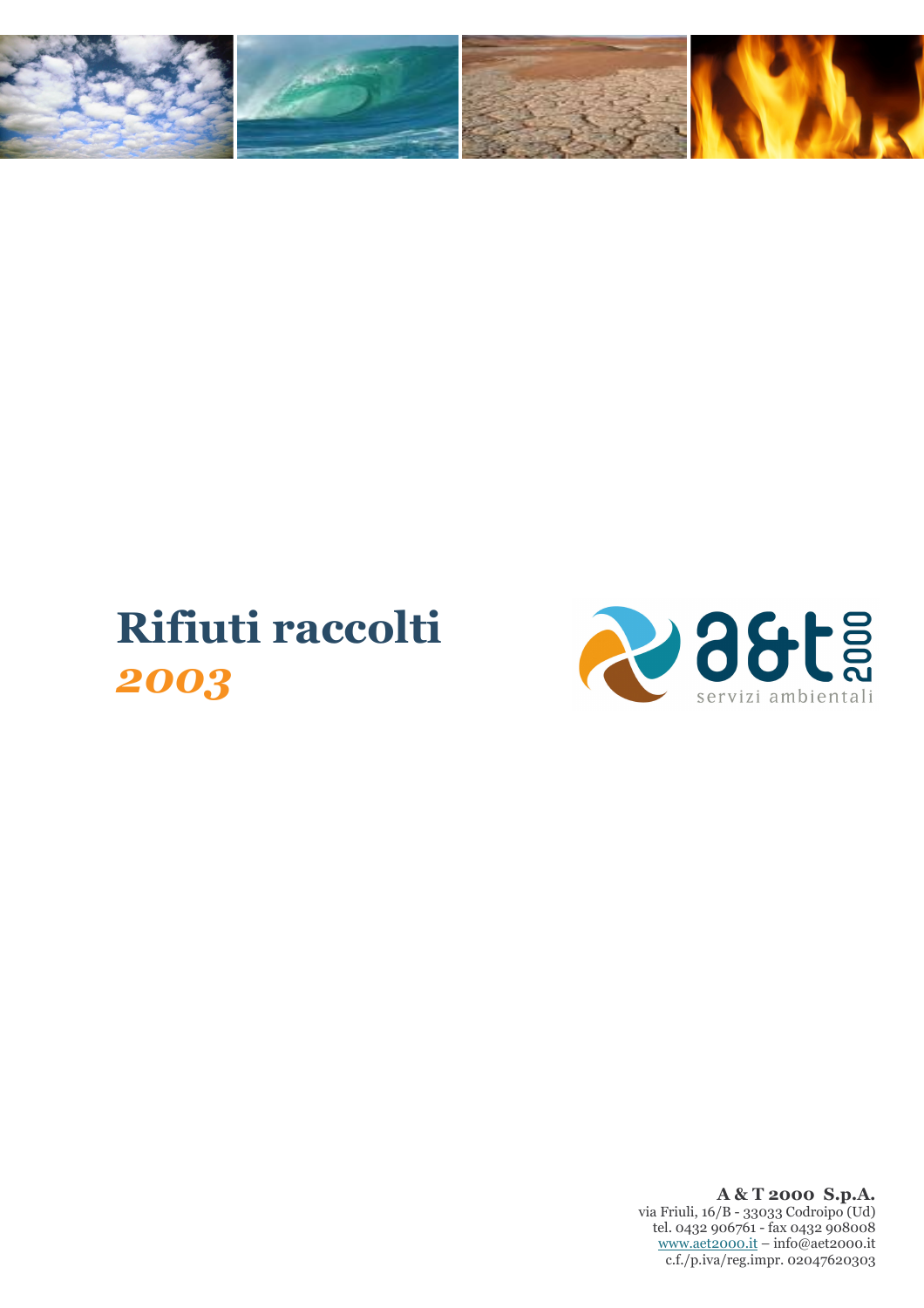## QUANTITATIVI IN KG DI RIFIUTI RACCOLTI NELL'ANNO 2003

|                      | <b>RIFIUTI INDIFFERENZIATI</b> |                |           | <b>RIFIUTI DIFFERENZIATI</b> |                 |                            |                        |                |               |              |                             |                       |             |         |       |                             |                     |        |             |               |
|----------------------|--------------------------------|----------------|-----------|------------------------------|-----------------|----------------------------|------------------------|----------------|---------------|--------------|-----------------------------|-----------------------|-------------|---------|-------|-----------------------------|---------------------|--------|-------------|---------------|
| <b>COMUNI</b>        | <b>RESIDUALI</b>               | <b>INGOMBR</b> | SPAZZAM   | <b>MULTIMAT</b>              | <b>MULTIPLA</b> | CARTA -<br><b>PLASTICA</b> | VETRO-<br><b>ALLUM</b> | <b>METALLO</b> | <b>INERTI</b> | <b>VERDE</b> | <b>LEGNO</b><br><b>IMPR</b> | FRAZ.<br><b>UMIDA</b> | <b>PILE</b> | FARMAC. | T/F   | <b>BENI</b><br><b>DUREV</b> | <i>OLI</i><br>ALIM. | PNEUM. | <b>NEON</b> | <b>TOTALI</b> |
| <b>ATTIMIS</b>       | 536.500                        | 38.200         |           |                              | 42.307          | 18.106                     | 30.880                 | 15.900         |               |              | 11.360                      |                       | 99          | 128     |       | 8.240                       |                     |        |             | 701.720       |
| BASILIANO            | 996.250                        | 224.500        | 131.100   | 305.690                      |                 |                            | 163.246                | 51.060         |               | 100.500      |                             |                       | 444         | 302     |       | 18.380                      | 210                 | 1.760  |             | 1.993.442     |
| <b>BERTIOLO</b>      | 574.740                        | 48.200         | 36.820    | 219.650                      |                 |                            | 83.206                 | 25.100         |               | 38.000       | 21.700                      |                       | 271         | 194     |       | 4.380                       |                     |        | 35          | 1.052.296     |
| <b>BUTTRIO</b>       | 855.260                        | 103.880        |           | 257.970                      |                 |                            | 127.375                | 44.820         | 453.600       | 167.520      | 31.240                      |                       | 196         | 180     |       | 12.840                      |                     | 2.440  |             | 2.057.321     |
| CAMINO AL TAGLIAM    | 348.580                        | 86.000         |           | 106.950                      |                 |                            | 59.040                 |                |               | 92.500       |                             |                       | 133         | 122     |       | 6.880                       |                     |        |             | 700.205       |
| <b>CAMPOFORMIDO</b>  | 1.800.920                      | 260.800        | 71.160    | 1.440                        |                 | 461.130                    | 213.416                | 45.420         | 666.000       | 529.600      | 64.440                      |                       | 683         | 521     |       | 25.460                      |                     | 10.140 |             | 4.151.130     |
| CODROIPO             | 3.650.000                      | 313.300        | 271.500   | 1.603.090                    |                 |                            | 595.074                | 106.660        |               | 1.105.800    | 159.160                     |                       | 983         | 756     |       | 56.280                      | 1.180               |        |             | 7.863.783     |
| CORNO DI ROSAZZO     | 878.240                        | 109.000        | 48.100    | 210.680                      |                 | 9.580                      | 99.194                 | 52.080         |               | 221.800      |                             |                       | 344         | 306     |       | 1.880                       |                     |        |             | 1.631.204     |
| <b>FAEDIS</b>        | 670.120                        | 127.000        |           |                              | 47.426          | 23.575                     | 41.920                 |                |               |              |                             |                       | 152         | 124     |       | 960                         |                     | 7.060  |             | 918.338       |
| LESTIZZA             | 532.800                        | 43.870         | 59.400    | 293.070                      |                 |                            | 110.634                | 23.680         |               | 92.900       | 28.490                      |                       | 232         | 142     |       | 12.260                      |                     | 2.500  |             | 1.199.978     |
| LUSEVERA             | 240.060                        | 42.180         |           | 1.890                        | 8.225           | 12.896                     | 22.990                 | 5.780          |               |              |                             |                       | 27          | 41      |       | 4.080                       |                     |        |             | 338.169       |
| MAGNANO IN RIVIERA   | 607.200                        | 43.320         | 56.260    | 20.241                       | 27.997          | 50.784                     | 40.200                 | 33.380         | 471.600       | 48.420       | 36.270                      |                       | 125         | 176     |       | 8.900                       |                     | 5.960  |             | 1.450.833     |
| MARTIGNACCO          | 1.420.020                      | 74.350         |           | 384.510                      |                 | 47.880                     | 183.796                | 123.720        | 200.000       |              | 36.650                      |                       | 682         | 472     |       | 7.280                       |                     |        |             | 2.479.360     |
| MOIMACCO             | 261.030                        | 32.500         |           | 104.790                      |                 |                            | 37.483                 | 13.040         |               | 49.100       | 2.020                       |                       | 111         | 81      |       |                             |                     |        |             | 500.155       |
| MORTEGLIANO          | 1.146.520                      | 323.700        | 81.800    | 471.490                      |                 |                            | 160.525                | 65.520         | 79.200        | 157.200      | 55.060                      |                       | 365         | 282     |       | 28.720                      |                     | 2.360  |             | 2.572.742     |
| NIMIS                | 773.290                        | 107.660        |           | 58.870                       | 28.077          | 13.567                     | 55.870                 | 38.530         |               |              |                             |                       | 215         | 167     |       | 3.920                       |                     |        |             | 1.080.166     |
| PASIAN DI PRATO      | 1.838.620                      | 229.440        | 100.120   | 679.110                      |                 | 8.360                      | 268.764                | 53.380         | 1.259.580     | 515.600      | 84.640                      |                       | 1.175       | 985     |       | 42.560                      | 170                 | 1.740  |             | 5.084.244     |
| PAVIA DI UDINE       | 1.286.500                      | 101.820        | 119.420   | 401.660                      |                 | 2.760                      | 152.386                | 17.640         |               | 129.260      |                             | 402.550               | 497         | 327     |       | 1.680                       |                     |        |             | 2.616.500     |
| POVOLETTO            | 1.300.960                      | 146.600        | 107.400   | 316.570                      |                 | 78.790                     | 180.041                | 91.600         |               | 92.500       | 22.570                      |                       | 495         | 318     |       |                             | 40                  | 1.500  |             | 2.339.384     |
| POZZUOLO DEL FRIULI  | 1.715.980                      | 206.580        |           | 391.360                      |                 | 29.980                     | 258.029                | 61.040         | 1.182.600     | 379.200      | 103.520                     |                       | 343         | 297     |       | 16.380                      |                     | 19.620 |             | 4.364.929     |
| PRADAMANO            | 709.750                        | 113.300        |           | 358.030                      |                 | 3.760                      | 112.264                | 28.320         | 239.400       | 327.500      | 38.430                      |                       | 180         | 112     |       | 19.900                      |                     | 940    |             | 1.951.886     |
| PREMARIACCO          | 275.140                        | 161.440        | 106.000   |                              |                 | 180.240                    | 186.840                | 32.220         | 349.380       | 130.100      | 38.540                      | 290                   | 323         | 266     |       | 13.540                      |                     |        |             | 1.474.319     |
| REANA DEL ROJALE     | 1.375.680                      | 60.800         | 102.400   | 382.940                      |                 | 3.660                      | 103.821                | 51.920         |               | 236.900      | 41.190                      |                       | 401         | 323     |       | 19.940                      |                     |        |             | 2.379.975     |
| REMANZACCO           | 1.468.290                      | 129.600        |           | 372.090                      |                 | 3.320                      | 178.247                | 35.520         | 453.400       | 138.200      | 85.430                      | 232.520               | 404         | 396     |       | 20.180                      |                     | 9.100  |             | 3.126.697     |
| <b>RIVIGNANO</b>     | 904.300                        | 203.100        | 78.400    | 344.860                      |                 |                            | 126.074                | 35.240         |               | 401.100      | 51.470                      |                       | 430         | 275     | 1.480 | 8.000                       |                     |        |             | 2.154.729     |
| SAN GIOVANNI AL NAT. | 1.704.740                      | 192.400        |           | 670.640                      |                 |                            | 203.264                | 21.520         |               | 417.700      | 76.136                      |                       | 509         | 379     |       | 16.820                      | 75                  |        |             | 3.304.183     |
| SEDEGLIANO           | 713.500                        | 108.860        | 113.540   | 309.580                      |                 |                            | 109.181                | 42.720         |               | 166.960      |                             |                       | 550         | 467     |       | 18.260                      | 30                  | 15.140 | 36          | 1.598.824     |
| TAIPANA              | 229.870                        | 24.100         |           |                              | 3.178           | 6.922                      | 20.090                 |                |               |              |                             |                       | 22          | 17      |       | 7.940                       |                     |        |             | 292.139       |
| <b>VARMO</b>         | 726.700                        | 29.700         |           | 208.080                      |                 |                            | 107.391                | 15.540         |               | 7.300        | 7.400                       |                       | 184         | 115     |       | 7.360                       |                     |        |             | 1.109.770     |
| <b>TOTALI</b>        | 29.541.560                     | 3.686.200      | 1.483.420 | 8.475.251                    | 157.210         | 955.310                    | 4.031.241              | 1.131.350      | 5.354.760     | 5.545.660    | 995.716                     | 635.360               | 10.575      | 8.270   | 1.480 | 393.020                     | 1.705               | 80.260 | 71          | 62.488.419    |

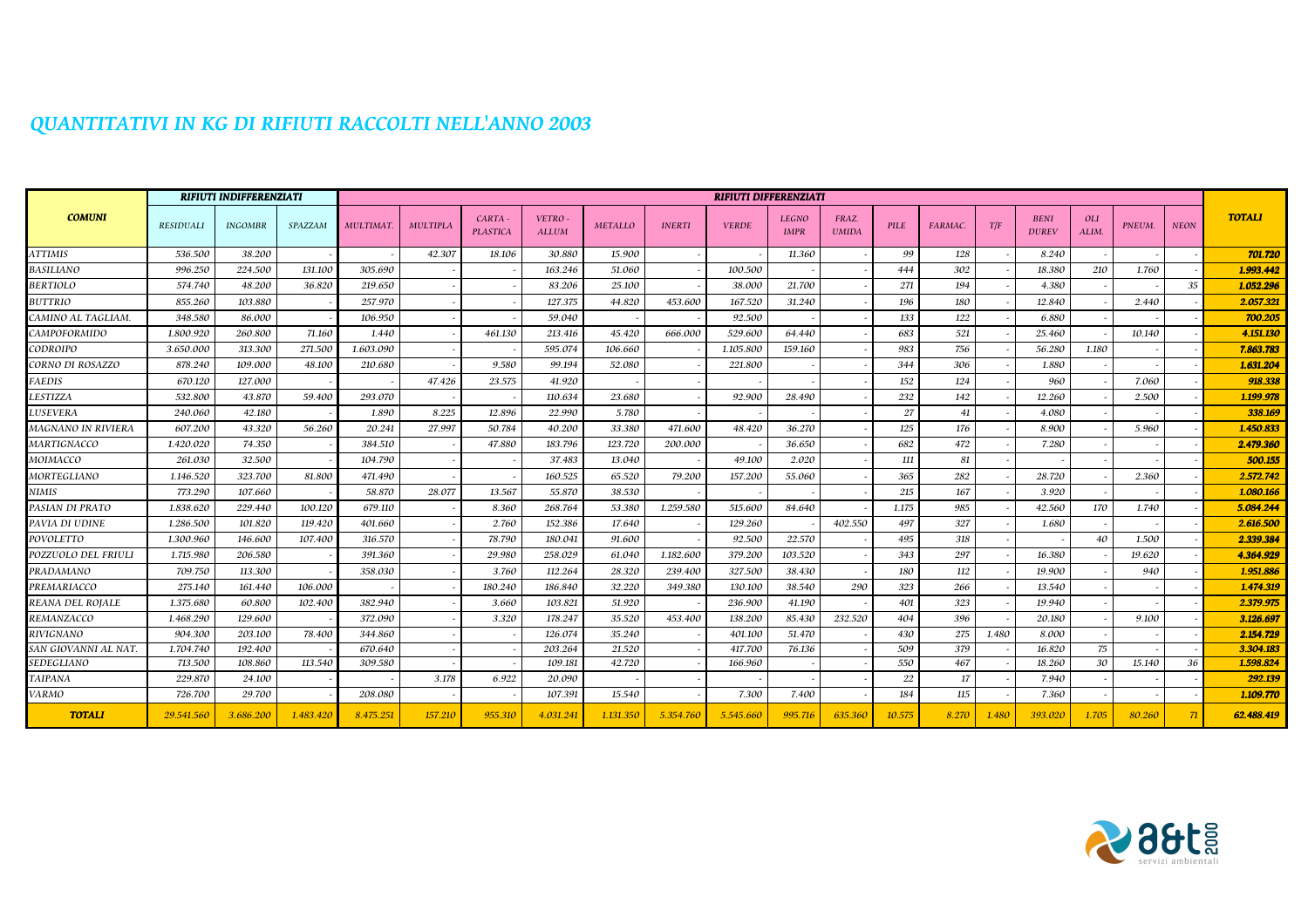## PERCENTUALE RACCOLTA RIFIUTI ANNO 2003

## Sono state omesse le percenuali riguardanti gli oli vegetali e i neon poiché poco significative

|                           |        | <b>INDIFFERENZIATI</b> |      | <b>DIFFERENZIATI</b> |         |                                          |              |         |               |              |              |                     |                             |         |                    |                                |                       |       |
|---------------------------|--------|------------------------|------|----------------------|---------|------------------------------------------|--------------|---------|---------------|--------------|--------------|---------------------|-----------------------------|---------|--------------------|--------------------------------|-----------------------|-------|
| <b>COMUNI</b>             | RESID. |                        |      |                      |         | INGOMB. SPAZZAM MULTIM. MULTIPL\ MONOMAT | <b>VETRO</b> | METALLO | <b>INERTI</b> | <b>VERDE</b> | <b>LEGNO</b> | FR.<br><b>UMIDA</b> | <b>BENI</b><br><b>DUREV</b> | PNEUM.  | <b>INDIFFERENZ</b> | $\frac{a}{b}$<br><b>INDIFF</b> | DIFFERENZ.  % DIFFER. |       |
| <b>ATTIMIS</b>            | 76,5%  | 5,4%                   | 0,0% | $0.0\%$              | 6.0%    | 2,6%                                     | 4,4%         | 2,3%    | $0.0\%$       | 0.0%         | 1,6%         | 0.0%                | 1,2%                        | 0,0%    | 574.700            | 81.9%                          | 127.020               | 18,1% |
| <b>BASILIANO</b>          | 50,0%  | 11.3%                  | 6,6% | 15.3%                | $0.0\%$ | $0.0\%$                                  | 8,2%         | 2,6%    | $0.0\%$       | 5,0%         | 0,0%         | 0,0%                | 0.9%                        | 0,1%    | 1.351.850          | 67,8%                          | 641.592               | 32,2% |
| <b>BERTIOLO</b>           | 54,6%  | 4.6%                   | 3.5% | 20.9%                | $0.0\%$ | 0.0%                                     | 7.9%         | 2,4%    | 0.0%          | 3,6%         | 2,1%         | $0.0\%$             | 0,4%                        | $0.0\%$ | 659.760            | 62,7%                          | 392.536               | 37,3% |
| <b>BUTTRIO</b>            | 41,6%  | 5.0%                   | 0,0% | 12,5%                | 0,0%    | $0.0\%$                                  | 6,2%         | 2,2%    | 22,0%         | 8,1%         | 1,5%         | 0,0%                | 0,6%                        | 0,1%    | 959.140            | 46,6%                          | 1.098.181             | 53,4% |
| CAMINO AL TAGLIAM.        | 49.8%  | 12.3%                  | 0,0% | 15.3%                | $0.0\%$ | $0.0\%$                                  | 8,4%         | 0,0%    | $0.0\%$       | 13,2%        | $0.0\%$      | 0,0%                | 1.0%                        | $0.0\%$ | 434.580            | 62.1%                          | 265.625               | 37,9% |
| CAMPOFORMIDO              | 43.4%  | 6.3%                   | 1.7% | $0.0\%$              | 0.0%    | 11.1%                                    | 5.1%         | 1,1%    | 16.0%         | 12,8%        | 1,6%         | $0.0\%$             | 0,6%                        | 0,2%    | 2.132.880          | 51.4%                          | 2.018.250             | 48,6% |
| CODROIPO                  | 46.4%  | 4.0%                   | 3.5% | 20.4%                | $0.0\%$ | $0.0\%$                                  | 7.6%         | 1.4%    | $0.0\%$       | 14.1%        | 2.0%         | 0.0%                | 0.7%                        | $0.0\%$ | 4.234.800          | 53.9%                          | 3.628.983             | 46,1% |
| CORNO DI ROSAZZO          | 53,8%  | 6.7%                   | 2,9% | 12.9%                | 0.0%    | 0.6%                                     | 6.1%         | 3,2%    | 0.0%          | 13.6%        | $0.0\%$      | $0.0\%$             | 0,1%                        | $0.0\%$ | 1.035.340          | 63,5%                          | 595.864               | 36,5% |
| <b>FAEDIS</b>             | 73.0%  | 13.8%                  | 0.0% | $0.0\%$              | 5,2%    | 2,6%                                     | 4.6%         | $0.0\%$ | 0.0%          | $0.0\%$      | $0.0\%$      | $0.0\%$             | 0.1%                        | 0,8%    | 797.120            | 86,8%                          | 121.218               | 13,2% |
| LESTIZZA                  | 44.4%  | 3.7%                   | 5.0% | 24.4%                | 0.0%    | $0.0\%$                                  | 9.2%         | 2,0%    | 0.0%          | 7,7%         | 2,4%         | $0.0\%$             | 1.0%                        | 0.2%    | 636.070            | 53.0%                          | 563.908               | 47,0% |
| LUSEVERA                  | 71.0%  | 12.5%                  | 0.0% | 0.6%                 | 2.4%    | 3.8%                                     | 6.8%         | 1.7%    | 0.0%          | $0.0\%$      | $0.0\%$      | $0.0\%$             | 1.2%                        | 0.0%    | 282.240            | 83.5%                          | 55.929                | 16,5% |
| <b>MAGNANO IN RIVIERA</b> | 41.9%  | 3.0%                   | 3.9% | 1.4%                 | 1.9%    | 3.5%                                     | 2.8%         | 2,3%    | 32,5%         | 3.3%         | 2,5%         | $0.0\%$             | 0.6%                        | 0,4%    | 706.780            | 48.7%                          | 744.053               | 51,3% |
| MARTIGNACCO               | 57,3%  | 3.0%                   | 0.0% | 15.5%                | 0.0%    | 1.9%                                     | 7,4%         | 5,0%    | 8,1%          | $0.0\%$      | 1,5%         | $0.0\%$             | 0,3%                        | $0.0\%$ | 1.494.370          | 60.3%                          | 984.990               | 39,7% |
| MOIMACCO                  | 52,2%  | 6.5%                   | 0.0% | 21.0%                | 0.0%    | $0.0\%$                                  | 7.5%         | 2.6%    | $0.0\%$       | 9.8%         | 0.4%         | $0.0\%$             | $0.0\%$                     | $0.0\%$ | 293.530            | 58.7%                          | 206.625               | 41.3% |
| MORTEGLIANO               | 44,6%  | 12,6%                  | 3,2% | 18.3%                | 0,0%    | $0.0\%$                                  | 6,2%         | 2,5%    | 3,1%          | 6,1%         | 2,1%         | 0,0%                | 1,1%                        | 0,1%    | 1.552.020          | 60,3%                          | 1.020.722             | 39,7% |
| NIMIS                     | 71,6%  | 10.0%                  | 0.0% | 5.5%                 | 2.6%    | 1,3%                                     | 5,2%         | 3.6%    | 0.0%          | $0.0\%$      | $0.0\%$      | $0.0\%$             | 0.4%                        | $0.0\%$ | 880.950            | 81,6%                          | 199.216               | 18,4% |
| PASIAN DI PRATO           | 36.2%  | 4.5%                   | 2.0% | 13.4%                | 0.0%    | 0.2%                                     | 5.3%         | 1.0%    | 24.8%         | 10.1%        | 1.7%         | $0.0\%$             | 0.8%                        | 0,0%    | 2.168.180          | 42.6%                          | 2.916.064             | 57,4% |
| PAVIA DI UDINE            | 49,2%  | 3.9%                   | 4,6% | 15,4%                | 0,0%    | 0,1%                                     | 5,8%         | 0,7%    | 0,0%          | 4,9%         | $0.0\%$      | 15,4%               | 0,1%                        | $0.0\%$ | 1.507.740          | 57,6%                          | 1.108.760             | 42,4% |
| POVOLETTO                 | 55.6%  | 6.3%                   | 4.6% | 13.5%                | 0.0%    | 3.4%                                     | 7.7%         | 3.9%    | 0.0%          | 4.0%         | 1.0%         | $0.0\%$             | $0.0\%$                     | 0,1%    | 1.554.960          | 66.5%                          | 784.424               | 33,5% |
| POZZUOLO DEL FRIULI       | 39.3%  | 4.7%                   | 0.0% | 9.0%                 | 0.0%    | 0.7%                                     | 5.9%         | 1.4%    | 27,1%         | 8,7%         | 2,4%         | $0.0\%$             | 0.4%                        | 0.4%    | 1.922.560          | 44.0%                          | 2.442.369             | 56,0% |
| PRADAMANO                 | 36,4%  | 5.8%                   | 0.0% | 18.3%                | $0.0\%$ | 0,2%                                     | 5.8%         | 1,5%    | 12,3%         | 16,8%        | 2.0%         | 0.0%                | 1.0%                        | $0.0\%$ | 823.050            | 42,2%                          | 1.128.836             | 57,8% |
| PREMARIACCO               | 18,7%  | 11.0%                  | 7,2% | $0.0\%$              | $0.0\%$ | 12,2%                                    | 12,7%        | 2,2%    | 23,7%         | 8,8%         | 2,6%         | $0.0\%$             | 0,9%                        | 0.0%    | 542.580            | 36,8%                          | 931.739               | 63,2% |
| <b>REANA DEL ROJALE</b>   | 57.8%  | 2.6%                   | 4.3% | 16.1%                | 0.0%    | 0.2%                                     | 4.4%         | 2,2%    | 0.0%          | 10.0%        | 1,7%         | $0.0\%$             | 0.8%                        | 0,0%    | 1.538.880          | 64.7%                          | 841.095               | 35,3% |
| REMANZACCO                | 47.0%  | 4.1%                   | 0.0% | 11.9%                | $0.0\%$ | 0.1%                                     | 5.7%         | 1,1%    | 14.5%         | 4,4%         | 2,7%         | 7.4%                | 0.6%                        | 0,3%    | 1.597.890          | 51.1%                          | 1.528.807             | 48.9% |
| <b>RIVIGNANO</b>          | 42.0%  | 9.4%                   | 3.6% | 16.0%                | 0.0%    | $0.0\%$                                  | 5.9%         | 1.6%    | 0.0%          | 18.6%        | 2.4%         | 0.0%                | 0.4%                        | $0.0\%$ | 1.185.800          | 55.0%                          | 968.929               | 45.0% |
| SAN GIOVANNI AL NAT.      | 51,6%  | 5,8%                   | 0,0% | 20.3%                | $0.0\%$ | 0.0%                                     | 6,2%         | 0,7%    | 0.0%          | 12,6%        | 2,3%         | 0.0%                | 0,5%                        | 0,0%    | 1.897.140          | 57,4%                          | 1.407.043             | 42,6% |
| SEDEGLIANO                | 44.6%  | 6.8%                   | 7,1% | 19.4%                | $0.0\%$ | 0.0%                                     | 6.8%         | 2,7%    | 0.0%          | 10,4%        | $0.0\%$      | $0.0\%$             | 1,1%                        | 0,9%    | 935.900            | 58.5%                          | 662.924               | 41,5% |
| <b>TAIPANA</b>            | 78,7%  | 8.2%                   | 0,0% | $0.0\%$              | 1.1%    | 2,4%                                     | 6.9%         | 0,0%    | 0.0%          | 0.0%         | 0,0%         | 0,0%                | 2,7%                        | $0.0\%$ | 253.970            | 86.9%                          | 38.169                | 13,1% |
| <b>VARMO</b>              | 65,5%  | 2.7%                   | 0.0% | 18.7%                | 0.0%    | $0.0\%$                                  | 9,7%         | 1,4%    | 0.0%          | 0,7%         | 0,7%         | $0.0\%$             | 0.7%                        | $0.0\%$ | 756.400            | 68,2%                          | 353.370               | 31.8% |
| <b>TOTALI</b>             | 47.3%  | 5.9%                   | 2.4% | 13.6%                | 0.3%    | 1.5%                                     | 6.5%         | 1.8%    | 8.6%          | 8.9%         | 1.6%         | 1.0%                | 0.6%                        | 0.1%    | 34.711.180         | 55.5%                          | 27.777.239            | 44.5% |

| <b>INDIFFERENZ.</b> | $\frac{q}{q}$<br><b>INDIFF</b> | <b>DIFFERENZ.</b> | % DIFFER. |
|---------------------|--------------------------------|-------------------|-----------|
| 574.700             | 81,9%                          | 127.020           | 18,1%     |
| 1.351.850           | 67,8%                          | 641.592           | 32,2%     |
| 659.760             | 62,7%                          | 392.536           | 37,3%     |
| 959.140             | 46,6%                          | 1.098.181         | 53,4%     |
| 434.580             | 62,1%                          | 265.625           | 37,9%     |
| 2.132.880           | 51,4%                          | 2.018.250         | 48,6%     |
| 4.234.800           | 53,9%                          | 3.628.983         | 46,1%     |
| 1.035.340           | 63,5%                          | 595.864           | 36,5%     |
| 797.120             | 86,8%                          | 121.218           | 13,2%     |
| 636.070             | 53,0%                          | 563.908           | 47,0%     |
| 282.240             | 83,5%                          | 55.929            | 16,5%     |
| 706.780             | 48,7%                          | 744.053           | 51,3%     |
| 1.494.370           | 60,3%                          | 984.990           | 39,7%     |
| 293.530             | 58,7%                          | 206.625           | 41,3%     |
| 1.552.020           | 60,3%                          | 1.020.722         | 39,7%     |
| 880.950             | 81,6%                          | 199.216           | 18,4%     |
| 2.168.180           | 42,6%                          | 2.916.064         | 57,4%     |
| 1.507.740           | 57,6%                          | 1.108.760         | 42,4%     |
| 1.554.960           | 66,5%                          | 784.424           | 33,5%     |
| 1.922.560           | 44,0%                          | 2.442.369         | 56,0%     |
| 823.050             | 42,2%                          | 1.128.836         | 57,8%     |
| 542.580             | 36,8%                          | 931.739           | 63,2%     |
| 1.538.880           | 64,7%                          | 841.095           | 35,3%     |
| 1.597.890           | 51,1%                          | 1.528.807         | 48.9%     |
| 1.185.800           | 55,0%                          | 968.929           | 45,0%     |
| 1.897.140           | 57,4%                          | 1.407.043         | 42,6%     |
| 935.900             | 58,5%                          | 662.924           | 41,5%     |
| 253.970             | 86,9%                          | 38.169            | 13,1%     |
| 756.400             | 68,2%                          | 353.370           | 31,8%     |
| 34.711.180          | 55,5%                          | 27.777.239        | 44,5%     |